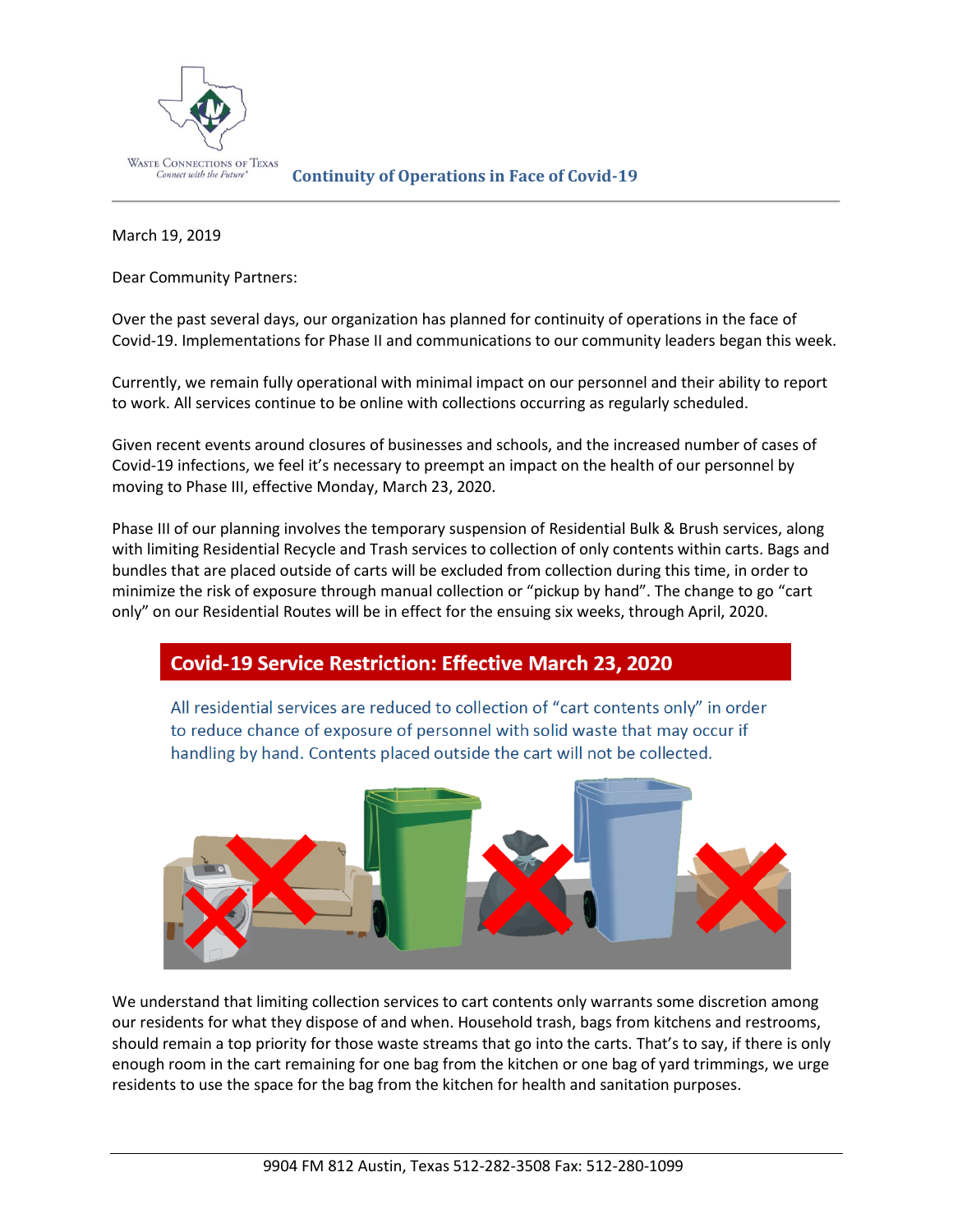Now is also a good time to educate our customers to bag and tie their household trash, a commonly overlooked best practice. Household trash that is not properly bagged and tied is susceptible to spills and further increases the risk of exposure for our personnel to potentially infectious waste. We appreciate any assistance from our partnered communities in furthering this message to residents.

We appreciate your understanding as we take precautions to protect the health and well-being of our employees, our customers, and our communities. Please trust that we recognize our essential role in maintaining health and sanitation in our communities. Supporting our municipal partners remains one of our highest priorities, right after the safety of our people, and we hope that is evident in our phased approach to plans for continuity of our operations.

As our communities recover from the Covid-19 situation, our plan is to scale back to lower Phases, eventually all the way to Phase I. For more detail on our plans for maintaining continuity of operations, please refer to the following:

- **Phase I**: Total operational coverage and no immediate threat.
	- o Precautionary measures are taken to increase hygiene and social distancing. No impact on service capacity while all personnel continue reporting for regular duty.
- **Phase II**: Total operational coverage or with minimal impact as local cases of Covid-19 arise in our communities.
	- $\circ$  Ramp up precautions including remote work mandated for non-essential personnel, and stagger start times of operational personnel to increase social distancing.
- **Phase III**: Partial impact to operational coverage as local cases begin to impact availability of operational-essential personnel in the form of prolonged school closures and/or some cases of our own personnel being quarantined.
	- o All Residential collection services are reduced to "cart only" in order to reduce chance of contact of our personnel with solid waste via manual pickup. Contents outside of container will not be collected to reduce risk of exposure of operational personnel. This includes suspension of collection Residential Bulk & Brush.
	- $\circ$  We begin operational triage to prioritize coverage of services most essential to the health and safety of our community partners. Lower priority services are more susceptible to delays or temporary suspension. Prioritization (from low to high) of collections services are deemed as follows:
		- Industrial/Construction Recycle (Lowest Priority)
		- Industrial/Construction Trash
		- Commercial (Non-Residential) Recycle
		- Commercial (Non-Residential) Trash
		- Residential Bulk & Brush
		- **Residential Recycle**
		- **Residential Trash (Highest Priority)**
- **Phase IV**: Limited operational coverage necessitates further suspension and prioritization of services as frequency of Covid-19 cases increase results prompts broadened quarantining.
	- $\circ$  Residential collection services remain reduced to "cart only" in order to reduce chance of contact of our personnel with solid waste via manual pickup. Additionally, Residential collection services are impacted accordingly:
		- Residential Bulk & Brush collection services remain suspended
		- Residential Recycle –To maximize operational efficiency, recycle contents will be comingled along with Residential Trash collection and will not be recycled